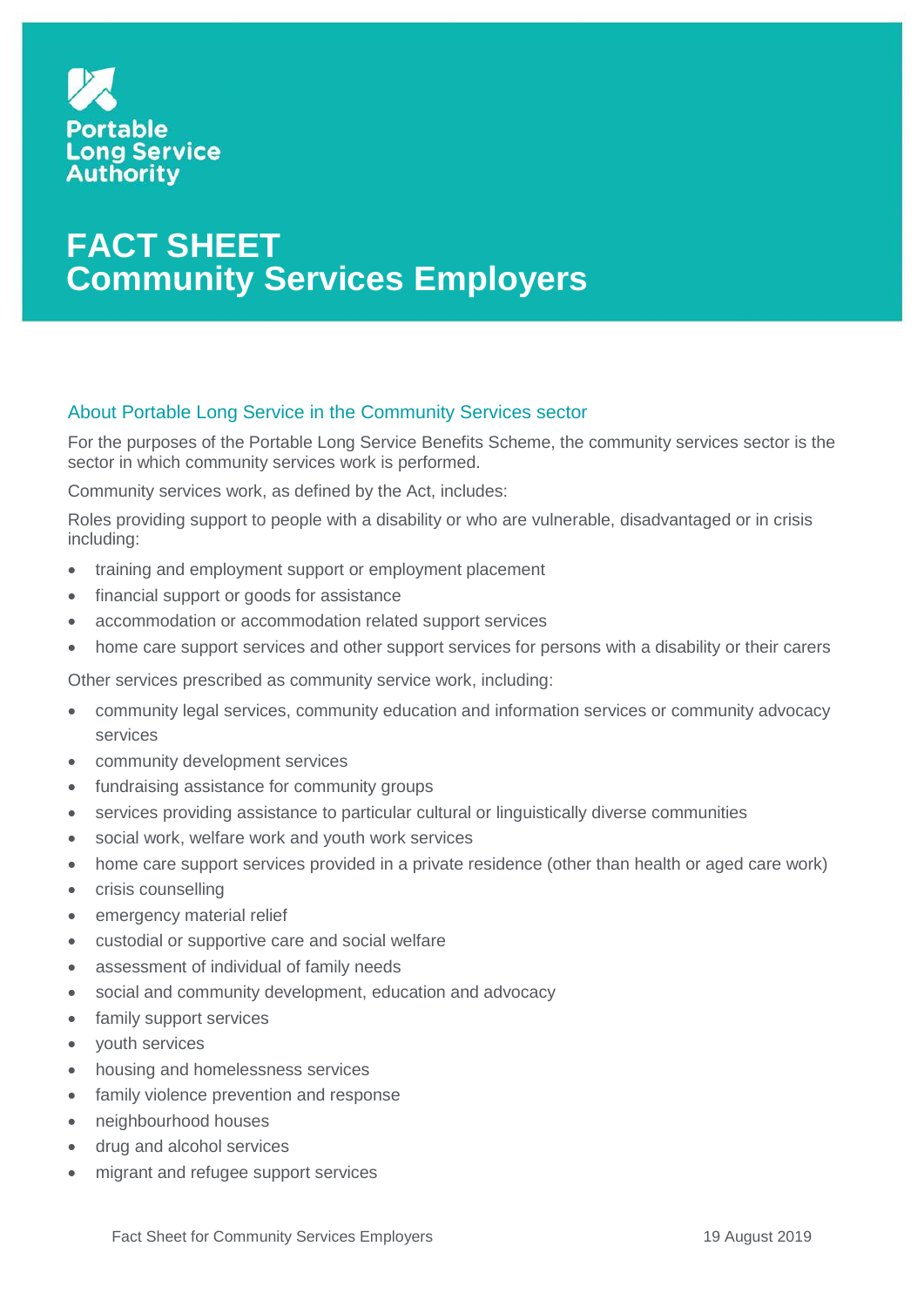From 1 January 2020, the following will be prescribed to be community service work:

- an activity that is funded by the National Disability Insurance Scheme (NDIS).
- a service provided by a licensed children's service under the Children's Services Act 1996 or an approved provider under the Education and Care Services National Law (Victoria) (except an entity that is also a registered school within the meaning of the Education and Training Reform Act 2006).

## Who is included in the Scheme – Employers and Workers

Tests are undertaken to determine if an employer or worker is included in the Scheme.

There are two tests that apply to determine a person's eligibility in the community services sector under the Act:

Employer Test: Is the employing entity eligible to be an employer for the community services sector, and does that employer employ at least one person who is eligible to be a worker for the community services sector?

Worker Test: Is the individual worker eligible to be a worker for the community services sector? To be an eligible worker, the predominant activity of the eligible individual worker's substantive role must be the personal delivery of services or the personal performance of activities that are community service work.

Businesses who employ workers to do community services work as defined by the Act, must comply with the legislation by:

Registering with the Portable Long Service Authority

Submitting Quarterly Returns to the Portable Long Service Authority and paying the employer levy

### Who is a community services employer under the Portable Long Service Scheme?

To be an employer for the community services sector under the Portable Long Service Scheme, you must be:

- a non-profit entity that employs one or more individuals to perform community service work;
- an entity for profit that employs one or more individuals to perform community service work for persons with a disability; or
- an entity prescribed under the Regulations.

For example:

William works for the Springfield Meals on Wheels Association.

The Association is a registered charity on the ACNC Charity Register.

Accordingly, the Association is a non-profit entity and would be included as an Employer under the Scheme.

Another example:

Vladimir works for ABC Phone Service Pty Ltd providing phone counselling services (which is community service work) that is outsourced from Depression Assist Australia.

ABC Phone Services Pty Ltd is an entity for profit.

However, ABC Phone Service Pty Ltd does not employ anyone to do community services work specifically for persons with a disability and there is not an employer under the Act.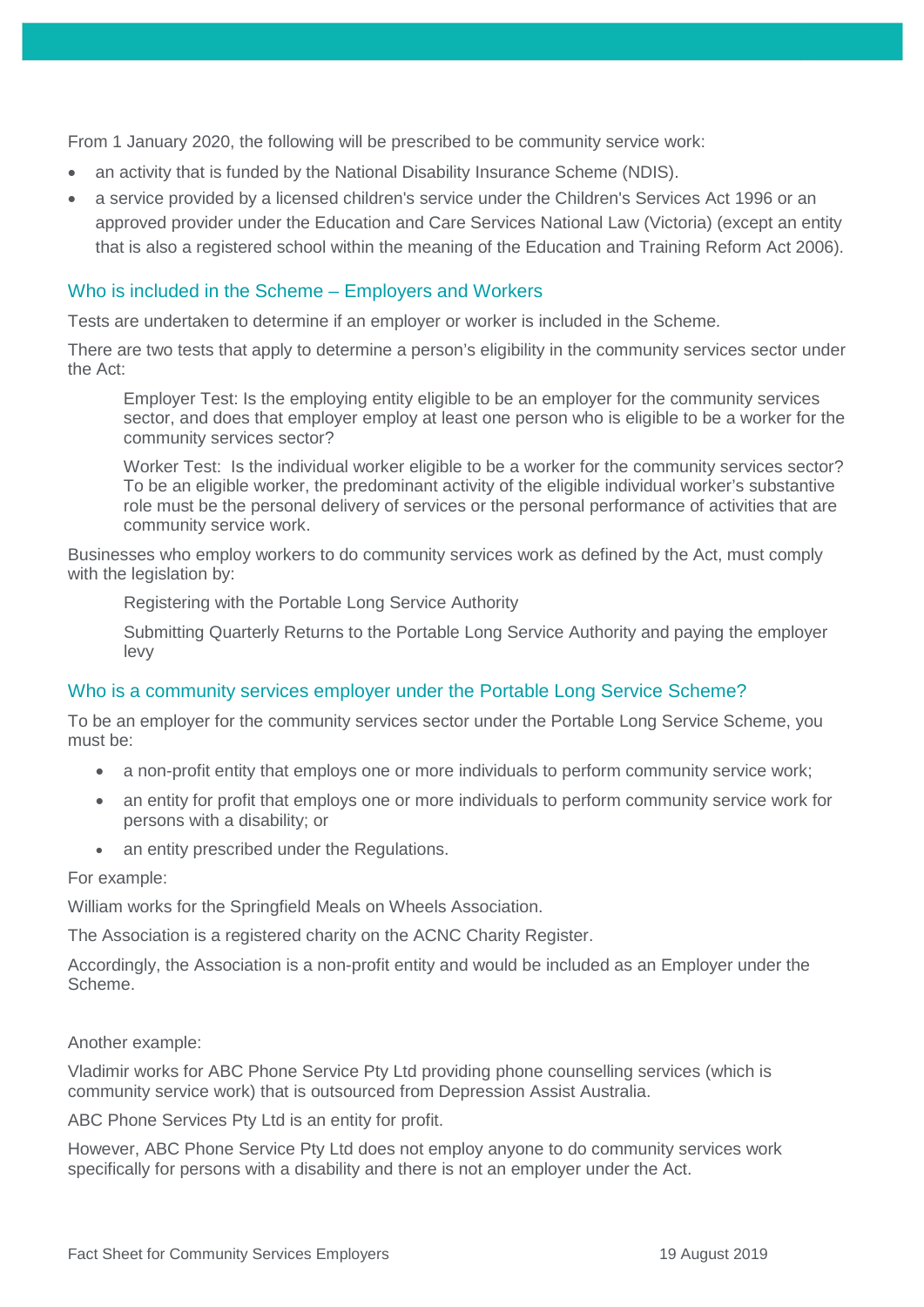It is important to note that health or aged care work are not included as community services work under the Act.

If an entity provides health or aged care work and community services work, the entity will not be an employer if health or aged care work is the predominant activity provided by the entity.

## The following are NOT Community Services employers under the Portable Long Service Scheme:

- The Commonwealth of Australia, for example the Department of Education
- The State of Victoria, for example the Department of Education and Training
- Entity that has a governing body appointed under an Act, for example the Portable Long Service Benefits Authority
- Municipal council or other public statutory body, for example the City of Melbourne or Mornington Peninsula Shire.
- Public health service or public hospital these are specified in the [Act](http://www.legislation.vic.gov.au/Domino/Web_Notes/LDMS/PubStatbook.nsf/f932b66241ecf1b7ca256e92000e23be/FCF1491EFDCEB87ECA25830C0011A59E/$FILE/18-044aa%20authorised.pdf) and [Regulations](http://www.legislation.vic.gov.au/Domino/Web_Notes/LDMS/PubStatbook.nsf/93eb987ebadd283dca256e92000e4069/2C52A703EA212FB5CA25842400180A17/$FILE/19-052sra%20authorised.pdf)

#### For example:

Lucy works for the City of Boroondara and provides recreation and leisure community services. The City of Boroondara is a municipal council.

Therefore, Lucy is not eligible to join the Scheme as she is not employed by a specified community services employer.

Another example:

Sam works for the Department of Health and Suman Services as a policy officer on disability support services policy and legislation.

Sam would not be eligible to join the Scheme as the Department of Health is not an employer under the Act.

### Who is a community services worker under the Portable Long Service Scheme?

A worker in community services under the Portable Long Service Scheme, is a person employed by a defined community services employer and who must personally deliver services or personally perform activities that are community service work.

These activities must be the predominant activity of their substantive role.

From 1 January 2020, as described in the Regulations an activity that is funded by the NDIS will be included as community services work.

From 1 January 2020, as described in the Regulations services provided by an entity that is a licensed children's service under the Children's Services Act or an approved provider under the Education and Care Services National Law (Victoria).

### What if my organisation provides more than one service?

Some community organisations provide more than one service such as health or aged care. It is possible that some of the services come within the scope of the legislation, whilst others may not. In cases where an entity provides health or aged care work and community service work, the entity will not be an employer if health or aged care work is the **predominant activity.**

In accordance with the Regulations a predominance test is applicable where health or aged care work is provided.